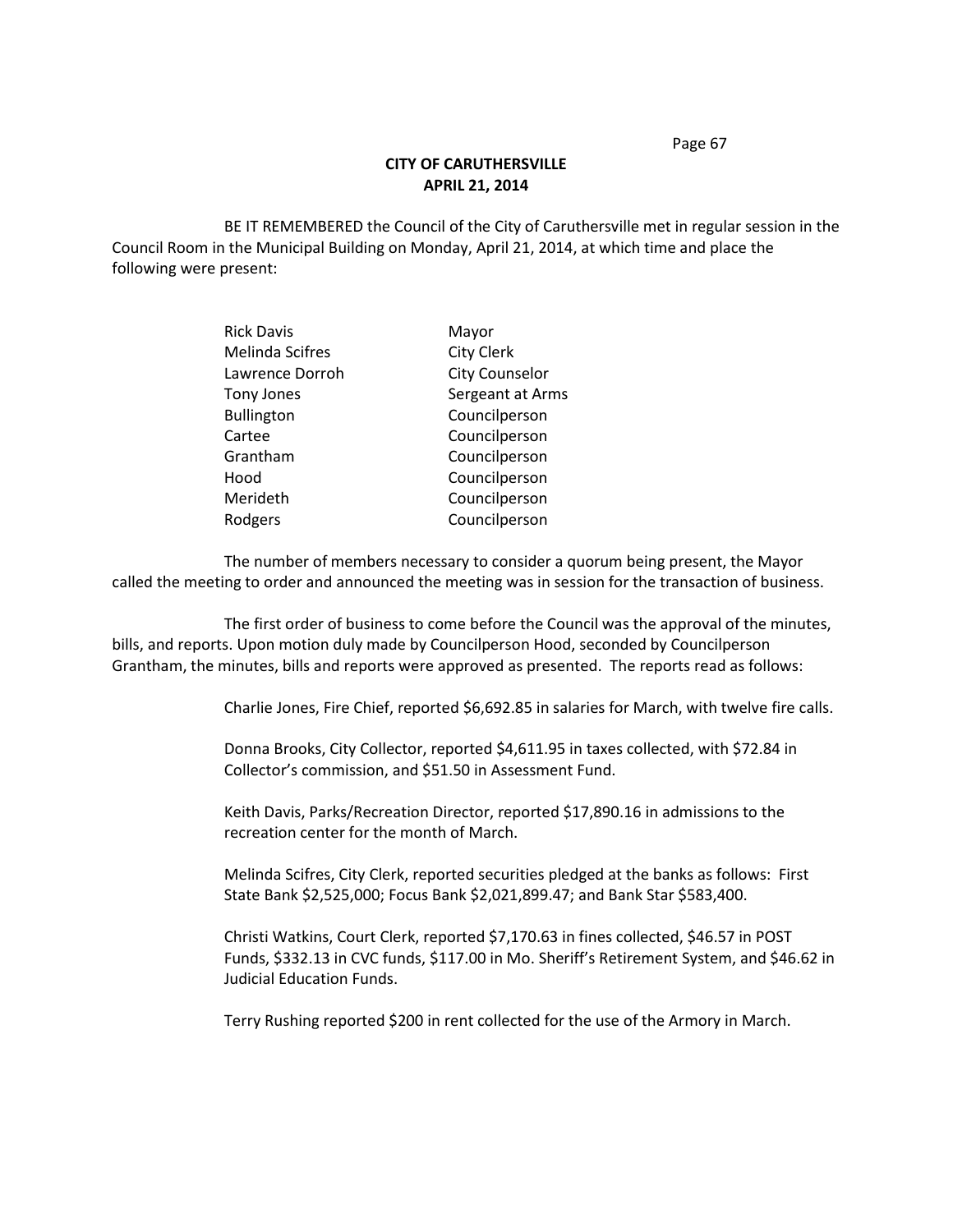## Paul Shaw, Water/Wastewater Manager, reported the following collections for March:

| Water         | \$68,414.01  | <b>Water Customers 2303</b> |
|---------------|--------------|-----------------------------|
| Sewer         | 19,932.43    | Sewer Customers 2236        |
| Garbage       | 35,223.40    |                             |
| Meter Service | 770.44       |                             |
| Mos. Spray    | 538.56       |                             |
| Primacy Fee   | 4.12         |                             |
| Sewer Primacy | 3.70         |                             |
| Sewer Bond    | 10,506.99    |                             |
| Bond Serv.    | 541.00       |                             |
| TOTAL         | \$134,490.40 |                             |
|               |              |                             |

Councilperson Rodgers then reported the fire department had answered four fire calls from April 10 through April 21 $^{\rm st}$ .

Police Chief Tony Jones then reported the police are enforcing the loud music ordinance, and people will be cited into court. Over the weekend, a crowd had thrown rocks at a Police Tahoe and did some damage. Councilperson Grantham asked if the cameras that are on order will help identify the persons that are doing damage in a crowd. Assistant Chief Hudgens stated it could, but he has told the officers to get out of the cars and start taking pictures of people in the crowds.

Paul Shaw, Water/Wastewater Manager, reported the Department of Natural Resources had performed an inspection at the water plant, and no deficiencies were found. The water line on Collins Avenue is almost completed. The City has approximately 2400 water meters, of which 722 meters are radio read. He reported he read the radio-read meters in an hour and one-half, where it took one and a half days to read before. Mayor Davis asked about the leak on South Ward. Mr. Shaw reported he has been trying to get a chlorine test done on the water that is in the area, but it does not come up unless it rains or the water table rises. This would be a way to tell if the water is from the City main.

Keith Davis, Parks/Recreation Director, reported quite a bit of trash was left in French Park. The debris was not from the Easter Egg Hunt, but from persons that went to the park after the Easter festivities had been completed. He asked the Councilmembers in Ward One to assist him in the problem by talking with the community. He has asked the Police to assist with the problem, and see that people do not drive in the park. No vehicles are allowed in any of the parks. The Health Fair will be held at the center on Friday, and everyone is invited to come out and be checked. On Saturday a wheelchair basketball game will be held at the center, and on Sunday, a lifeguard in-service training will be held.

Terry Rushing, Street Commissioner, then reported the backhoe needed a new starter, and this had been replaced on Friday. The new grates for Easthaven and Midtown had been built and installed. The cover for the fuel pump at the airport had been erected as requested by the Aviation section of MoDot. Mr. Rushing then asked the Council to allow the purchase of two tires for the backhoe. He had received a quote from Sullivan's Tire Company for three types of tires: Deestone \$544.63 each; BKT \$611, 78 each; and Firestsone \$742.85 each. It was recommended by Mr. Rushing to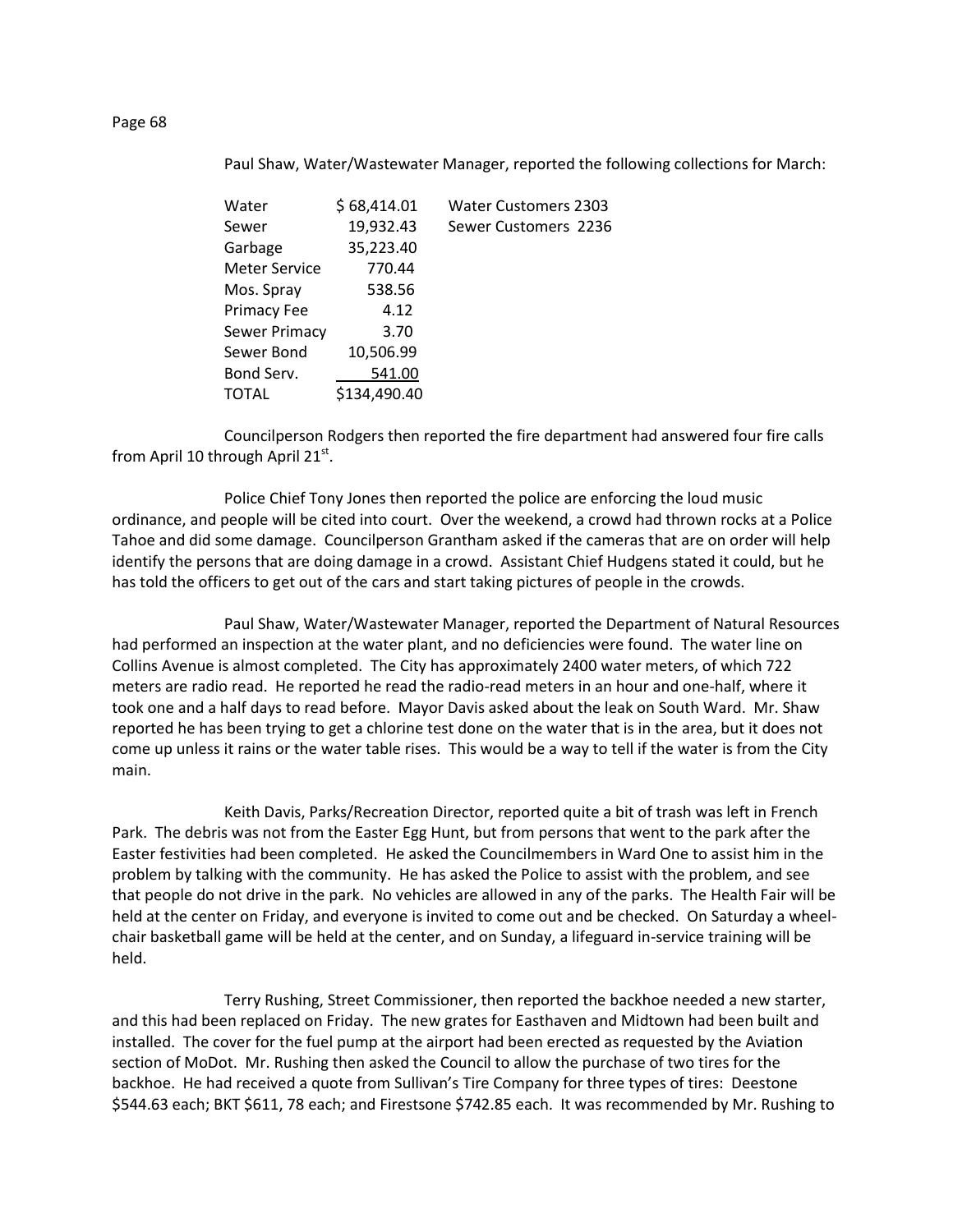buy the tires from BKT at a cost of \$1223/56, which does not include mounting. This was the tire recommended by the automotive shop, as being the better tire. After discussion, Councilperson Cartee motioned to approve the purchase of the BKT tires, with Councilperson Grantham seconding, and motion carried.

Mr. Rushing then asked for the authority to purchase the mosquito spray supply. The cost of the chemical would be \$7,309.17 if purchased by April 30, 2014, and \$7,500 had been budgeted for the expense. Councilperson Bullington motioned to approve the purchase, with Councilperson Hood seconding, and motion carried.

Brenda Davis, Librarian, reported the Public Library has joined a consortium of libraries within the State. There are twenty libraries that have joined, and all the books are listed on a computerized list. A courier picks up the books and returns them to the library. The last time the courier picked up books, they had 64 books from Caruthersville.

Councilperson Rodgers then motioned to approve the appointments as recommended by the Mayor, with Councilperson Cartee seconding, and motion carried unanimously. The appointments read as follows:

> Paul Shaw, Water/Wastewater Manager Richard Lee, Wastewater Plant Superintendent James Lane, Water Distribution Superintendent Charlie Jones, Fire Chief Terry Rushing, Street Commissioner John Chittenden, City Engineer Keith Davis, Parks/Recreation Director Christi Watkins, Court Clerk Elizabeth Hardesty, Water Department Bookkeeper Melinda Scifres, City Clerk Mike Hazel, Municipal Judge

Mayor Davis then recommended the appointments of Sally Fisher, Wenlan Reno, and Jack Grantham to the Library Board. Councilperson Cartee motioned to approve the appointments, with Councilperson Grantham seconding, and motion carried.

Mayor Davis then recommended the appointments of Karen Meeks, Kyle Hubbard, Don Grable (2 yr. unexpired of Levita Lockridge) and Charles Davis (unexpired of J. J. Bullington) for the Parks/Recreation Board. Councilperson Grantham motioned to approve the appointments to the Parks/Recreation Board, with Councilperson Hood seconding, and motion carried.

The next order of business was the appointment of the Planning and Zoning Commission. Upon motion duly made by Councilperson Rodgers, seconded by Councilperson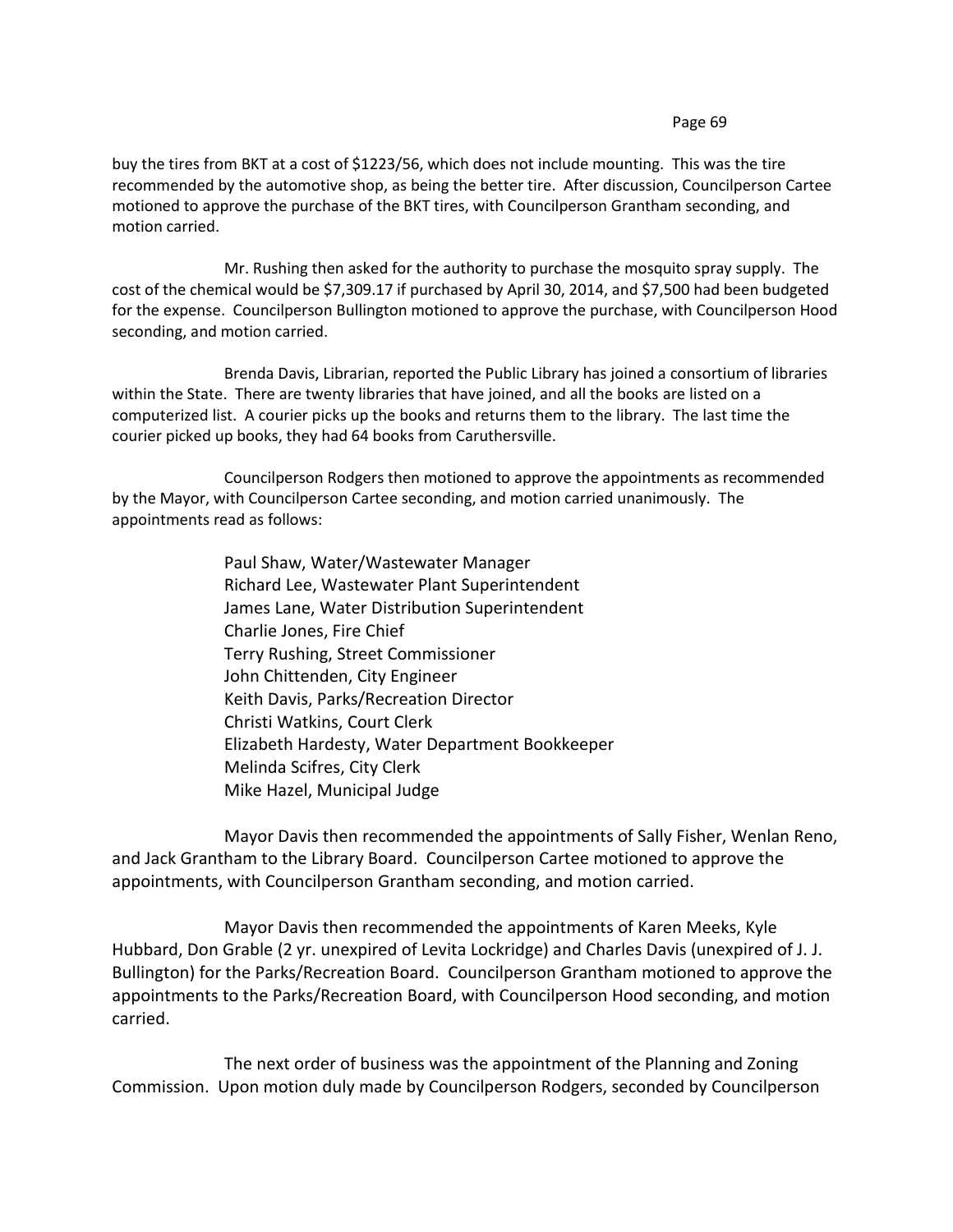Grantham, the Mayor's recommendation of Lisa Curtis (1 yr. unexpired for Earl Curtis), Mike Trainor (2 yr. unexpired for Pat Cagle), Jackie Hubbard, and Sonny Nelson were approved unanimously.

Mayor Davis then recommended John Sellers for the Board of Adjustments, and Russ Riggs, Martha Fowlkes and Kathy Clark to the Tree Board. Councilperson Grantham motioned to approve the appointments, with Councilperson Cartee seconding, and motion carried unanimously.

Councilperson Bullington motioned to approve the Cemetery Board, with Councilperson Hood seconding, and motion carried unanimously. The Board was approved as follows: Kathryn Parkinson, Polly Lunceford, Ida Criswell, Nancy Luber, and Elizabeth Cutler.

Councilperson Cartee motioned to approve the appointment of the Airport Board, with Councilperson Grantham seconding, and motion carried unanimously. The Airport Board was approved as follows: Glen Haynes, Michael Tipton, Jack Tipton, Dick Reade, Denny Callen, and B. T. Merideth, Jr. as Ex-Officio.

After discussion, Councilperson Grantham offered and moved the approval of the following ordinance, and the same was read for the first time by title only:

BILL NO. 2014-3 ORDINANCE NO. 2014-3

AN ORDINANCE TO AUTHORIZE THE MAYOR TO EXECUTE A CONTRACT BETWEEN THE CITY OF CARUTHERSVILLE AND THE MISSOURI HIGHWAYS AND TRANSPORTATION COMMISSION PROVIDING FOR AIRPORT APRON EXPANSION AND T-HANGARS

After discussion, the unanimous consent of the Council is asked for a second reading of Bill No. 2014-3 which is granted and Bill No. 2014-3 is read the second time by title. The question before the Council now is shall Bill No. 2014-3 to be known as Ordinance No. 2014-3 pass and become law as read the second time, with the council voting six Aye, and none opposed.

Upon the Mayor declaring that Bill No. 2014-3 to be known as Ordinance No. 2014-3 is passed and approved by the Council, the Mayor did approve the bills and affix his signature and was attested by the City Clerk.

Councilperson Bullington then nominated Councilperson Grantham as Mayor Pro Tem, with Councilperson Cartee seconding, and motion carried unanimously. Nominations ceased for Mayor Pro Tem, and Councilperson Grantham was appointed to the position by acclamation.

With no further business to come before the Council, Councilperson Hood motioned the meeting adjourn at 5:28 p.m., with Councilperson Grantham, and motion carried.